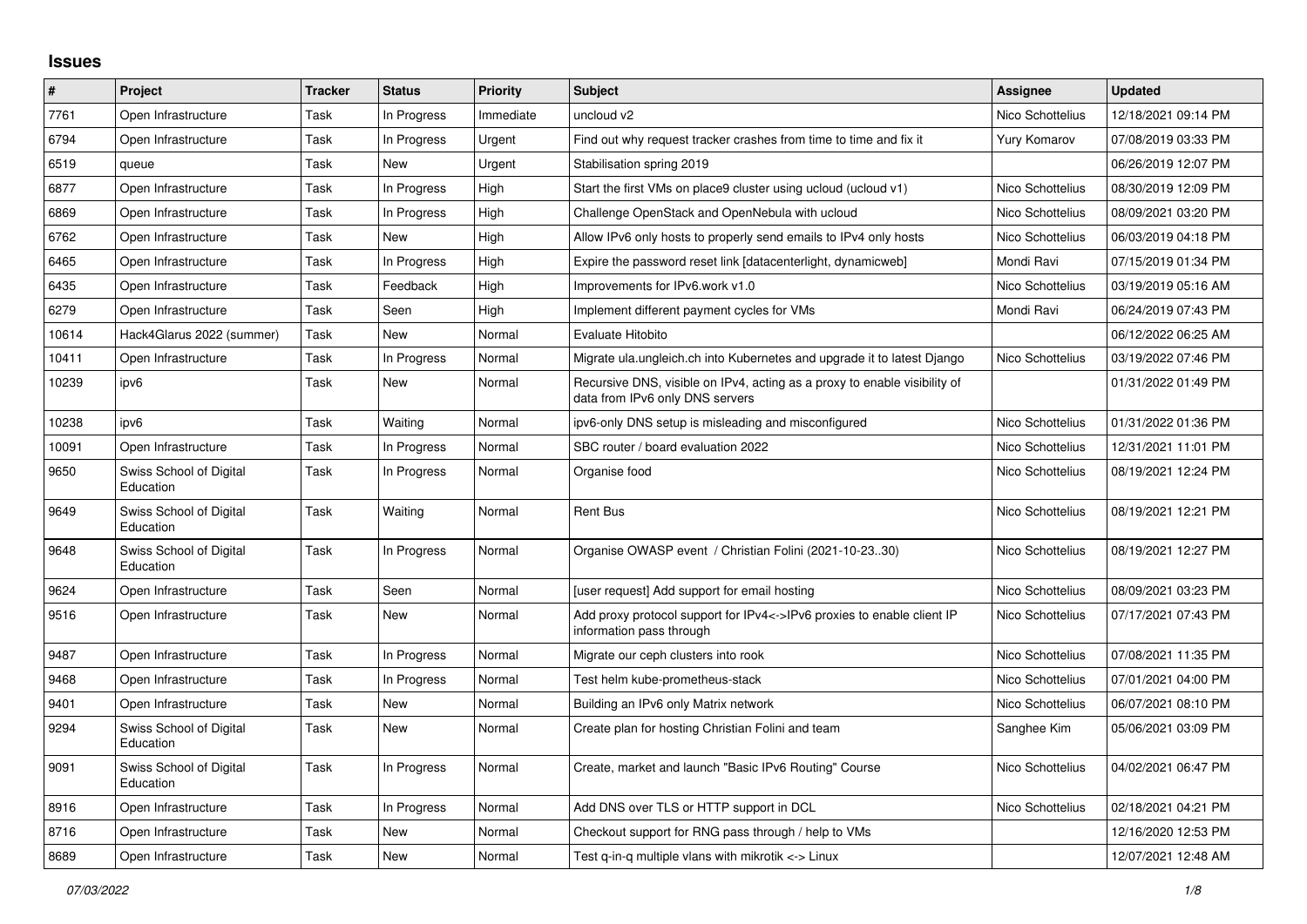| $\vert$ # | Project                              | <b>Tracker</b> | <b>Status</b> | <b>Priority</b> | Subject                                                                           | <b>Assignee</b>  | <b>Updated</b>      |
|-----------|--------------------------------------|----------------|---------------|-----------------|-----------------------------------------------------------------------------------|------------------|---------------------|
| 8687      | Open Infrastructure                  | Task           | In Progress   | Normal          | Adjust diango-hosting to run on Alpine Linux                                      | Nico Schottelius | 12/15/2020 11:20 AM |
| 8670      | Open Infrastructure                  | Task           | New           | Normal          | Turn "temper" into an openwrt upstream package                                    |                  | 07/29/2021 08:15 PM |
| 8651      | Open Infrastructure                  | Task           | Seen          | Normal          | Implement floating IPs                                                            | Jin-Guk Kwon     | 11/28/2020 08:33 PM |
| 8537      | Open Infrastructure                  | Task           | New           | Normal          | Check whether we can support DNS wildcard with our ipv4/ipv6 proxy                | Jin-Guk Kwon     | 10/26/2020 01:38 PM |
| 8536      | Open Infrastructure                  | Task           | Feedback      | Normal          | Add Ubuntu 20.10 Support to DCL                                                   | Sanghee Kim      | 10/26/2020 03:13 PM |
| 8447      | Open Infrastructure                  | Task           | In Progress   | Normal          | Deploy POC IPv6 cluster on DCL (v202009)                                          | Nico Schottelius | 09/15/2020 10:24 PM |
| 8421      | Open Infrastructure                  | Task           | In Progress   | Normal          | Setup matrix voyager bot for ungleich                                             | Nico Schottelius | 09/06/2020 05:56 PM |
| 8298      | Swiss School of Digital<br>Education | Task           | <b>New</b>    | Normal          | Promote the first django course that happens on 27th of July                      | Sanghee Kim      | 07/17/2020 10:50 AM |
| 8238      | ipv6                                 | Task           | New           | Normal          | Modify nodejs to bind on IPv6 by default                                          | Nico Schottelius | 06/29/2020 10:42 PM |
| 8237      | ipv6                                 | Task           | New           | Normal          | Modify flask to bind on IPv6 by default                                           | Nico Schottelius | 06/29/2020 10:41 PM |
| 8236      | ipv6                                 | Task           | <b>New</b>    | Normal          | Modify python3 -m http.server to bind to IPv6 by default                          | Mondi Ravi       | 06/29/2020 10:45 PM |
| 8235      | ipv6                                 | Task           | In Progress   | Normal          | Fix software to bind on IPv6 by default                                           | Nico Schottelius | 06/29/2020 10:39 PM |
| 8202      | Open Infrastructure                  | Task           | New           | Normal          | ceph upstream: ask for one more digit in ceph -s                                  |                  | 02/10/2021 09:20 AM |
| 8201      | Open Infrastructure                  | Task           | New           | Normal          | Setup our own NTP pool                                                            |                  | 02/10/2021 09:20 AM |
| 8176      | Open Infrastructure                  | Task           | Seen          | Normal          | Verify/update our HSTS, SPF and starttls settings                                 | Nico Schottelius | 06/16/2020 02:52 PM |
| 8129      | Open Infrastructure                  | Task           | In Progress   | Normal          | Phase in AS207996 for place6                                                      | Nico Schottelius | 06/08/2020 11:05 AM |
| 8111      | Open Infrastructure                  | Task           | In Progress   | Normal          | Monitor unbound nodes                                                             |                  | 02/10/2021 09:21 AM |
| 8094      | ipv6                                 | Task           | In Progress   | Normal          | Test ubiquiti UAP-AC-Lite, UAP-AC-LR and UAP-AC-Pro-Gen2 in IPv6<br>only networks | Nico Schottelius | 05/31/2020 06:40 PM |
| 8069      | Open Infrastructure                  | Task           | Waiting       | Normal          | Investigate potential bottleneck on storage/CEPH at DCL                           |                  | 05/29/2020 09:02 AM |
| 7953      | Open Infrastructure                  | Task           | New           | Normal          | Normalize user management                                                         |                  | 05/02/2020 11:23 AM |
| 7937      | Open Infrastructure                  | Task           | New           | Normal          | Estimate the effort to create matrix web client; create minimum sample            |                  | 12/01/2020 02:49 PM |
| 7930      | Open Infrastructure                  | Task           | Waiting       | Normal          | Monitoring LAN in place6                                                          |                  | 02/10/2021 09:26 AM |
| 7898      | Swiss School of Digital<br>Education | Task           | In Progress   | Normal          | Organise first Django course (1 week)                                             | Nico Schottelius | 06/15/2020 05:06 PM |
| 7893      | Open Infrastructure                  | Task           | New           | Normal          | Remove TLS 1.0 and TLS 1.1 from our webhostings                                   |                  | 03/31/2020 12:21 PM |
| 7890      | Open Infrastructure                  | Task           | In Progress   | Normal          | test conntrack sync                                                               | Jin-Guk Kwon     | 03/31/2020 01:17 PM |
| 7876      | Open Infrastructure                  | Task           | In Progress   | Normal          | UI/UX improvement suggestions for matrix                                          | Nico Schottelius | 05/09/2020 06:32 PM |
| 7777      | Open Infrastructure                  | Task           | Resolved      | Normal          | <b>Create Documentation of Nextcloud</b>                                          | Nico Schottelius | 01/19/2021 12:48 PM |
| 7757      | Open Infrastructure                  | Task           | Seen          | Normal          | opennebula incorrectly re-uses vncs ports                                         | Nico Schottelius | 02/19/2020 02:28 PM |
| 7704      | ipv6                                 | Task           | In Progress   | Normal          | Regular vendor pings (1x/month) for IPv6 compatibility                            | Nico Schottelius | 02/08/2020 08:25 PM |
| 7689      | Open Infrastructure                  | Task           | Seen          | Normal          | Update certbot on several VMs                                                     | Nico Schottelius | 01/19/2021 12:48 PM |
| 7688      | Open Infrastructure                  | Task           | In Progress   | Normal          | Disable rp_filter on router2.place5 (alpine sets =1 on .all and .default)         | Nico Schottelius | 02/04/2020 05:28 PM |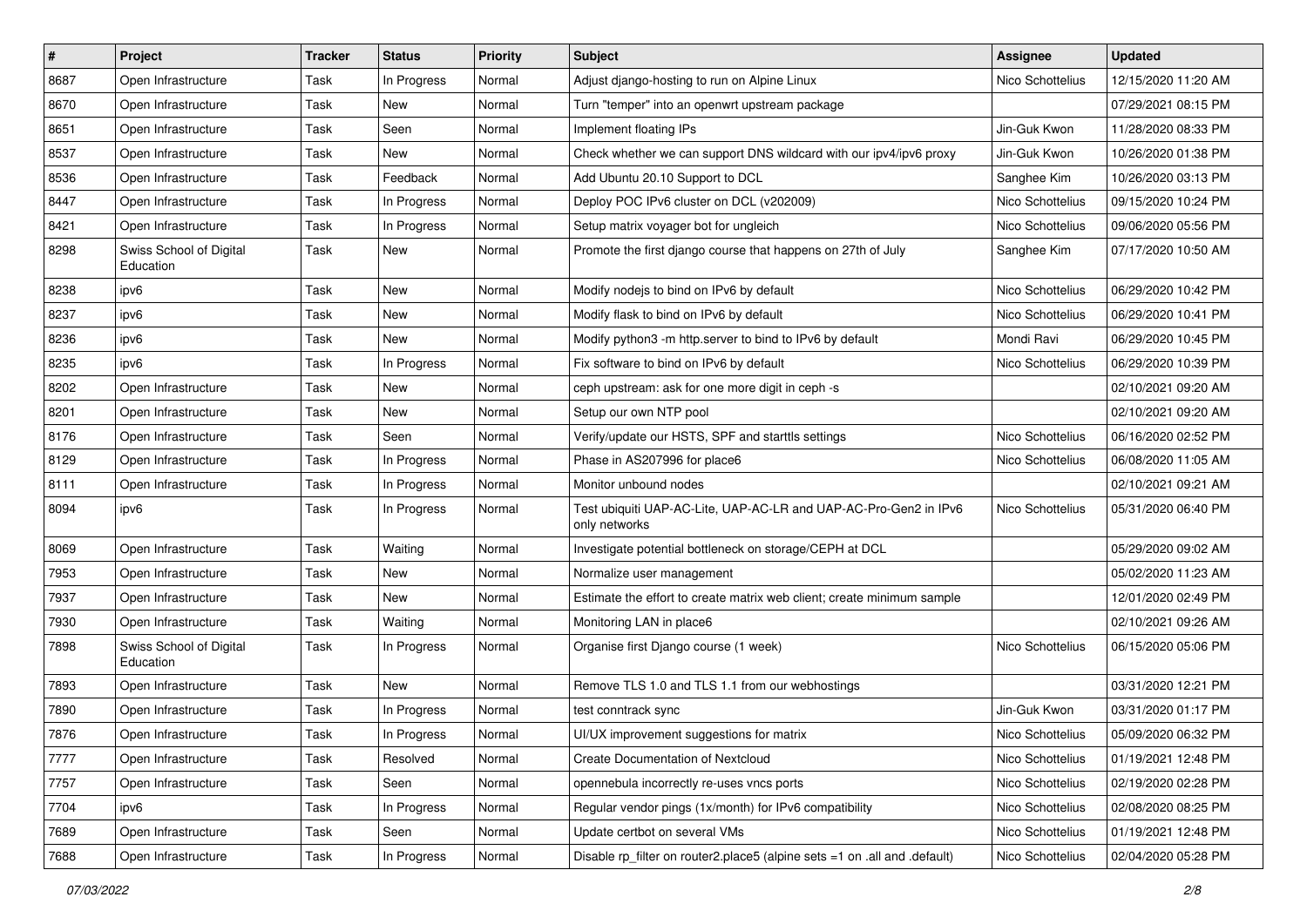| $\vert$ # | Project                 | <b>Tracker</b> | <b>Status</b> | <b>Priority</b> | <b>Subject</b>                                                                        | <b>Assignee</b>    | <b>Updated</b>      |
|-----------|-------------------------|----------------|---------------|-----------------|---------------------------------------------------------------------------------------|--------------------|---------------------|
| 7654      | Open Infrastructure     | Task           | New           | Normal          | Get VMs info from Opennebula and save it in etcd                                      | <b>Ahmed Bilal</b> | 01/28/2020 10:36 AM |
| 7650      | Open Infrastructure     | Task           | New           | Normal          | Synchronise opennebula VMs with etcd                                                  | Nico Schottelius   | 01/31/2020 07:13 PM |
| 7649      | Open Infrastructure     | Task           | In Progress   | Normal          | Sketch a VM backup & restore                                                          | <b>Ahmed Bilal</b> | 01/31/2020 07:16 PM |
| 7629      | Open Infrastructure     | Task           | New           | Normal          | Add referral link system in dynamicweb (DCL, IPv6OnlyHosting etc)                     | Ahmed Bilal        | 01/20/2020 09:27 AM |
| 7604      | Open Infrastructure     | Task           | In Progress   | Normal          | Find out why ciara2 was not automatically detected to be offline                      | Nico Schottelius   | 01/13/2020 07:30 PM |
| 7601      | Open Infrastructure     | Task           | Seen          | Normal          | Setup an SSH jump host                                                                |                    | 02/10/2021 09:04 AM |
| 7574      | ipv6                    | Task           | <b>New</b>    | Normal          | Create and setup VM for prototype Smarthost                                           | Nico Schottelius   | 01/06/2020 12:19 PM |
| 7573      | ipv6                    | Task           | New           | Normal          | Spamlike message filtering                                                            | Nico Schottelius   | 01/06/2020 12:15 PM |
| 7570      | ipv6                    | Task           | Seen          | Normal          | Add more questions and answers to official FAQ                                        | Sanghee Kim        | 01/08/2020 11:29 AM |
| 7569      | ipv6                    | Task           | New           | Normal          | IPv6 only DNS                                                                         | Nico Schottelius   | 01/05/2020 04:12 PM |
| 7568      | ipv6                    | Task           | New           | Normal          | Incoming SMTP IPv4 proxy                                                              | Nico Schottelius   | 01/31/2022 01:09 PM |
| 7566      | ipv6                    | Task           | Feedback      | Normal          | Outgoing SMTP smarthost                                                               | Nico Schottelius   | 01/10/2020 09:44 PM |
| 7561      | Open Infrastructure     | Task           | In Progress   | Normal          | Update mystrom switches to support IPv6 only networks                                 | Nico Schottelius   | 01/03/2020 05:35 PM |
| 7552      | Open Infrastructure     | Task           | In Progress   | Normal          | Add some non-critical traffic to router1.place6                                       | Nico Schottelius   | 01/02/2020 12:47 PM |
| 7546      | Open Infrastructure     | Task           | In Progress   | Normal          | VM Security based on LDAP accounts                                                    | Mondi Ravi         | 01/01/2020 05:49 PM |
| 7544      | Open Infrastructure     | Task           | New           | Normal          | Write "beginner's guide" for datacenterlight customers                                |                    | 02/10/2021 09:07 AM |
| 7523      | ipv6                    | Task           | New           | Normal          | TCP/UDP Services supported by IP4-to-IP6 incoming proxy and NAT64<br>outgoing gateway | Moris Jones        | 01/05/2020 04:02 PM |
| 7503      | Open Infrastructure     | Task           | New           | Normal          | Create script to create new / updated OpenBSD image for OpenNebula                    |                    | 02/10/2021 09:11 AM |
| 7456      | Open Infrastructure     | Task           | New           | Normal          | Prototype support for IPv6 only mail servers                                          | Nico Schottelius   | 12/10/2019 05:04 PM |
| 7427      | Open Infrastructure     | Task           | In Progress   | Normal          | Rough draft to support console on our VMs                                             | Jin-Guk Kwon       | 01/13/2020 03:13 AM |
| 7405      | ipv6                    | Task           | In Progress   | Normal          | Explore IPv6 compatible IoT devices                                                   | Nico Schottelius   | 12/02/2019 04:09 PM |
| 7403      | Open Infrastructure     | Task           | New           | Normal          | Create customer friendly guide for ucloud                                             |                    | 12/01/2020 02:43 PM |
| 7402      | Open Infrastructure     | Task           | Feedback      | Normal          | Reproduce issues in ucloud-pay                                                        | Mondi Ravi         | 12/05/2019 12:22 PM |
| 7401      | Open Infrastructure     | Task           | New           | Normal          | Create ucloud package for python/alpine                                               |                    | 12/01/2020 02:43 PM |
| 7399      | hack4glarus-2019-winter | Task           | New           | Normal          | presentations hack4glarus 2019 winter                                                 |                    | 12/01/2019 03:56 PM |
| 7398      | hack4glarus-2019-winter | Task           | New           | Normal          | Add more Search Engines to I CopyScan                                                 | Martin Vögeli      | 12/01/2019 11:46 AM |
| 7397      | hack4glarus-2019-winter | Task           | New           | Normal          | Create a script to create a net-bootable alpine image                                 |                    | 11/30/2019 11:29 PM |
| 7387      | hack4glarus-2019-winter | Task           | New           | Normal          | Create an iPXE binary WITHOUT ipv4 support (only IPv6)                                |                    | 11/30/2019 05:56 PM |
| 7385      | hack4glarus-2019-winter | Task           | New           | Normal          | Create a new service named "ipv6" that offers in ipv6 networkservices                 |                    | 11/30/2019 02:03 PM |
| 7382      | hack4glarus-2019-winter | Task           | Waiting       | Normal          | Monitoring at a different level (BPF/Suricata/Cilium)                                 | Philipp Buehler    | 12/01/2019 11:40 AM |
| 7381      | hack4glarus-2019-winter | Task           | Resolved      | Normal          | Monitor lorawan temperature sensors with prometheus $+$ grafana                       |                    | 11/30/2019 09:46 PM |
| 7378      | hack4glarus-2019-winter | Task           | In Progress   | Normal          | Document / explore on how to sensibly run docker with a /64                           |                    | 11/30/2019 09:47 PM |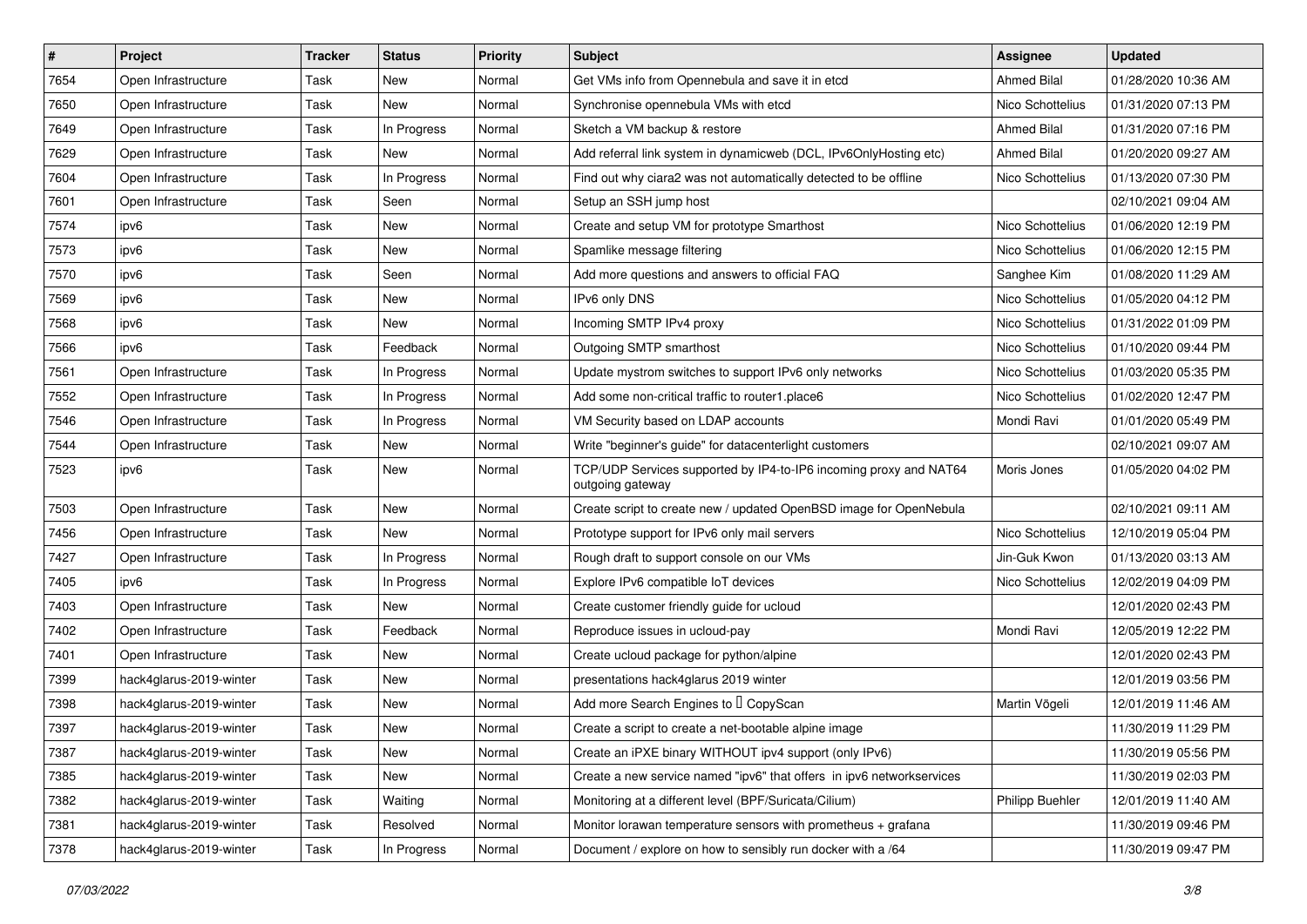| $\vert$ # | Project                 | <b>Tracker</b> | <b>Status</b> | <b>Priority</b> | <b>Subject</b>                                                                | <b>Assignee</b>  | <b>Updated</b>      |
|-----------|-------------------------|----------------|---------------|-----------------|-------------------------------------------------------------------------------|------------------|---------------------|
| 7376      | hack4glarus-2019-winter | Task           | In Progress   | Normal          | Packer+Vagrant for OpenBSD (cont'd)                                           | Philipp Buehler  | 12/01/2019 11:41 AM |
| 7371      | hack4glarus-2019-winter | Task           | In Progress   | Normal          | mozilla iot                                                                   | David Hasselhoff | 11/30/2019 08:18 PM |
| 7368      | hack4glarus-2019-winter | Task           | New           | Normal          | Setup an ARM64 virtualisation server with alpine                              |                  | 11/29/2019 11:58 AM |
| 7367      | hack4glarus-2019-winter | Task           | New           | Normal          | Setup ARM64 IPv6 only netbooting                                              |                  | 11/29/2019 11:57 AM |
| 7366      | hack4glarus-2019-winter | Task           | In Progress   | Normal          | Finish the first levels of the ungleich-game                                  | Den Ivanov       | 12/03/2019 11:00 PM |
| 7359      | hack4glarus-2019-winter | Task           | New           | Normal          | Define how to properly use docker in ipv6 only networks                       |                  | 11/29/2019 04:34 PM |
| 7358      | hack4glarus-2019-winter | Task           | New           | Normal          | Compare mastodon servers && create cdist manifest of the easier one           |                  | 11/29/2019 11:18 AM |
| 7356      | hack4glarus-2019-winter | Task           | New           | Normal          | Provide the most awesome self hosted apps                                     |                  | 11/29/2019 12:37 AM |
| 7354      | hack4glarus-2019-winter | Task           | New           | Normal          | Create a NAT4664 PoC                                                          |                  | 11/28/2019 10:56 PM |
| 7352      | hack4glarus-2019-winter | Task           | New           | Normal          | Find a way to update mikrotik routers in IPv6 only networks                   |                  | 11/28/2019 04:01 PM |
| 7350      | hack4glarus-2019-winter | Task           | New           | Normal          | Add automatic / scheduled configuration support to cdist                      |                  | 11/28/2019 03:41 PM |
| 7349      | hack4glarus-2019-winter | Task           | New           | Normal          | Create a wifi bridge from Diesbach to Luchsingen                              |                  | 11/28/2019 03:39 PM |
| 7348      | hack4glarus-2019-winter | Task           | New           | Normal          | Create a devuan ucloud image                                                  |                  | 11/28/2019 03:38 PM |
| 7347      | hack4glarus-2019-winter | Task           | New           | Normal          | Create an Alpine ucloud image                                                 |                  | 11/28/2019 03:38 PM |
| 7346      | hack4glarus-2019-winter | Task           | New           | Normal          | Create an OpenBSD ucloud image                                                |                  | 11/28/2019 03:37 PM |
| 7344      | hack4glarus-2019-winter | Task           | New           | Normal          | Create a matrix/mattermost bridge to chat.ungleich.ch and a cdist type for it |                  | 11/28/2019 03:36 PM |
| 7343      | hack4glarus-2019-winter | Task           | New           | Normal          | Create an automated routing daemon (IPv6)                                     |                  | 11/28/2019 01:51 PM |
| 7342      | hack4glarus-2019-winter | Task           | New           | Normal          | Create an RFC for adding DoT and DoH options to IPv6 router<br>advertisements |                  | 11/28/2019 01:45 PM |
| 7341      | hack4glarus-2019-winter | Task           | New           | Normal          | Port ucloud to OpenBSD                                                        |                  | 11/28/2019 01:45 PM |
| 7295      | Open Infrastructure     | Task           | New           | Normal          | Flow 10: as a sysadmin, I want to be able to see statistics                   |                  | 12/01/2020 02:43 PM |
| 7294      | Open Infrastructure     | Task           | New           | Normal          | Flow 9: as a user I want to have an overview of my spendings and bills        | Mondi Ravi       | 11/02/2019 12:59 AM |
| 7293      | Open Infrastructure     | Task           | <b>New</b>    | Normal          | Flow 8: As a user I want to be able to order a new network and use it         |                  | 12/01/2020 02:43 PM |
| 7292      | Open Infrastructure     | Task           | New           | Normal          | Flow 7: as a sysadmin I want to be able to migrate VMs                        |                  | 12/01/2020 02:43 PM |
| 7291      | Open Infrastructure     | Task           | New           | Normal          | Flow 6: as a sysadmin I want to know / install all requirements               | Nico Schottelius | 11/02/2019 12:53 AM |
| 7290      | Open Infrastructure     | Task           | New           | Normal          | Flow 5: as a user I want to map an IPv4 address to another VM                 |                  | 12/01/2020 02:43 PM |
| 7289      | Open Infrastructure     | Task           | New           | Normal          | Flow 4: As a user I want to have a dualstack reachable VM                     |                  | 12/01/2020 02:43 PM |
| 7288      | Open Infrastructure     | Task           | New           | Normal          | Flow 3: As a user I want to order a VM with my own OS (IPv6 only)             |                  | 12/01/2020 02:43 PM |
| 7287      | Open Infrastructure     | Task           | New           | Normal          | Flow 2: As a user I want to order an IPv6 only VM (via cli) (existing OS)     |                  | 12/01/2020 02:43 PM |
| 7285      | Open Infrastructure     | Task           | In Progress   | Normal          | Flows to implement and do document for go live (parent)                       | Nico Schottelius | 08/09/2021 03:20 PM |
| 7284      | Open Infrastructure     | Task           | In Progress   | Normal          | router1.place6 phase back in                                                  | Nico Schottelius | 06/15/2020 11:04 AM |
| 7278      | Open Infrastructure     | Task           | In Progress   | Normal          | Define how networking works in ucloud                                         | Nico Schottelius | 10/31/2019 09:19 AM |
| 7249      | Open Infrastructure     | Task           | Seen          | Normal          | Merge ucloud components into one repository                                   | Nico Schottelius | 10/25/2019 12:50 PM |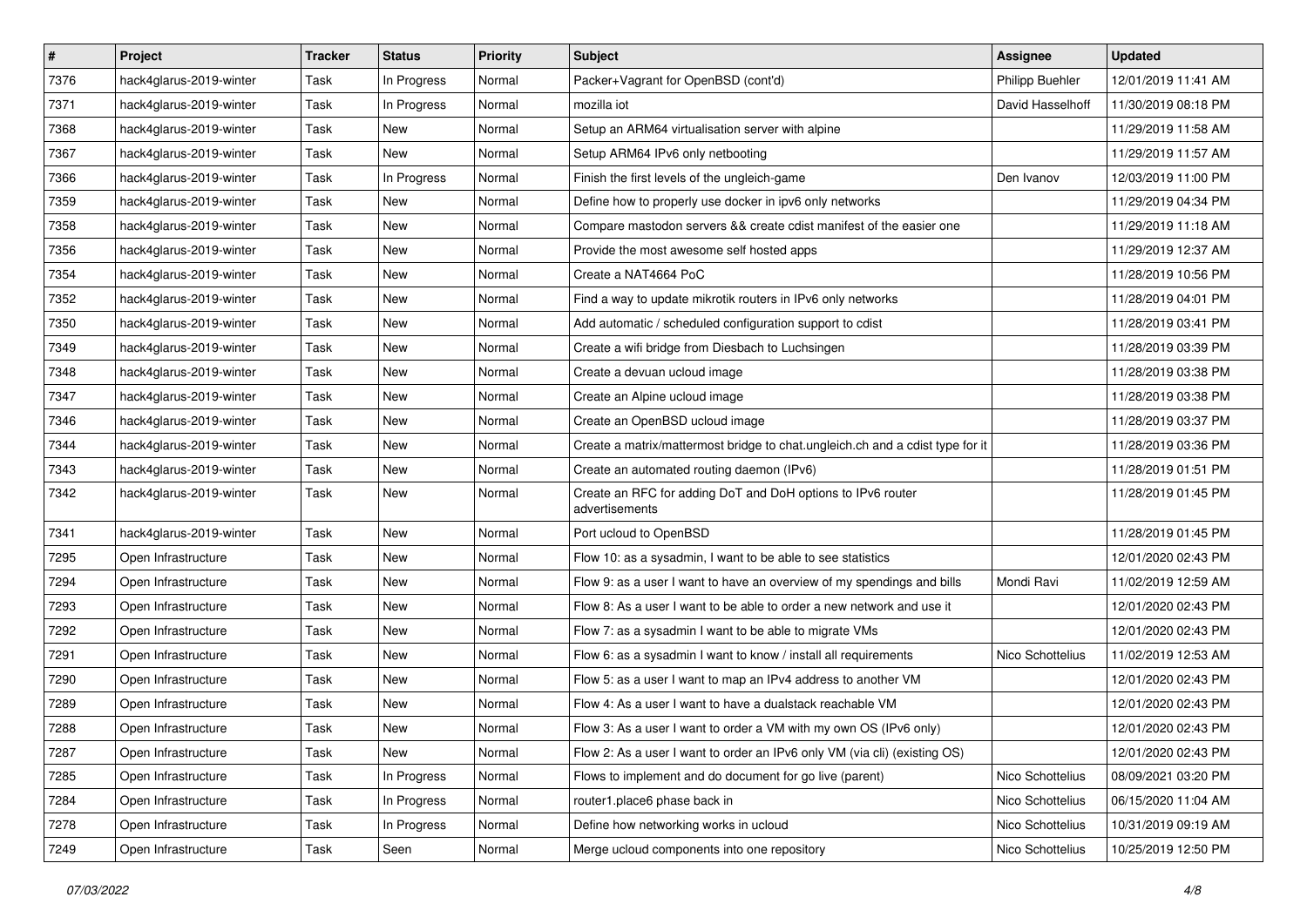| $\vert$ # | Project                              | <b>Tracker</b> | <b>Status</b> | <b>Priority</b> | Subject                                                                                     | <b>Assignee</b>  | <b>Updated</b>      |
|-----------|--------------------------------------|----------------|---------------|-----------------|---------------------------------------------------------------------------------------------|------------------|---------------------|
| 7242      | Open Infrastructure                  | Task           | In Progress   | Normal          | Test active-active IPv6/IPv4 configurations on routers                                      | Nico Schottelius | 10/20/2019 05:10 PM |
| 7229      | Open Infrastructure                  | Task           | New           | Normal          | Make __letsencrypt_nginx_cert to work on alpine                                             |                  | 10/14/2019 12:23 PM |
| 7207      | Open Infrastructure                  | Task           | Feedback      | Normal          | Change/add etcd backend to ungleich-otp and rename it to uotp                               | Nico Schottelius | 10/09/2019 12:17 PM |
| 7206      | Open Infrastructure                  | Task           | In Progress   | Normal          | Create ucloud page under ungleich.ch/ucloud                                                 | Nico Schottelius | 10/10/2019 06:41 PM |
| 7205      | Open Infrastructure                  | Task           | In Progress   | Normal          | Try 1: Installing ucloud on Arch Linux                                                      | Nico Schottelius | 10/10/2019 07:37 PM |
| 7201      | Open Infrastructure                  | Task           | In Progress   | Normal          | Test BGP based virtual ip                                                                   | Nico Schottelius | 10/03/2019 04:30 PM |
| 7190      | Open Infrastructure                  | Task           | Seen          | Normal          | Add mdadm monitoring via prometheus                                                         | Jin-Guk Kwon     | 10/04/2019 03:36 PM |
| 7187      | Open Infrastructure                  | Task           | Resolved      | Normal          | Configure prometheus blackbox exporter to monitor heise.de via IPv4 and<br>IPv6             | Nico Schottelius | 01/19/2021 12:48 PM |
| 7186      | Open Infrastructure                  | Task           | <b>New</b>    | Normal          | Add support for general VPN including IPv4                                                  | Sanghee Kim      | 01/13/2020 06:37 PM |
| 7185      | Open Infrastructure                  | Task           | Seen          | Normal          | Setup network monitoring system on new off-site VPS                                         | Nico Schottelius | 06/11/2020 09:36 AM |
| 7184      | Open Infrastructure                  | Task           | Feedback      | Normal          | Create a mailing list for maintenance notifications                                         | Sanghee Kim      | 10/18/2019 08:16 PM |
| 7179      | Open Infrastructure                  | Task           | Waiting       | Normal          | Add Slowdown/Cooldown in TOTP verification/serializer                                       | Nico Schottelius | 09/30/2019 11:51 AM |
| 7178      | Open Infrastructure                  | Task           | In Progress   | Normal          | Replace routers: router1.place5, router2.place5, router1.place6,<br>router2.place6          | Nico Schottelius | 08/09/2021 03:19 PM |
| 7174      | Open Infrastructure                  | Task           | In Progress   | Normal          | Port the current blog's design to lektor (staticcms)                                        | Mondi Ravi       | 10/03/2019 03:18 AM |
| 7153      | Open Infrastructure                  | Task           | In Progress   | Normal          | Experiment with full routing tables                                                         | Nico Schottelius | 09/17/2019 05:24 PM |
| 7138      | Open Infrastructure                  | Task           | In Progress   | Normal          | Nico's open / next points for ucloud                                                        | Nico Schottelius | 10/06/2019 07:22 AM |
| 7136      | Open Infrastructure                  | Task           | Seen          | Normal          | Create Git submodules                                                                       | Jin-Guk Kwon     | 10/04/2019 03:37 PM |
| 7135      | Open Infrastructure                  | Task           | Seen          | Normal          | Monitor nginx status codes in prometheus                                                    | Jin-Guk Kwon     | 10/04/2019 03:37 PM |
| 7125      | Open Infrastructure                  | Task           | Feedback      | Normal          | Implement "ordering" and "products" with ucloud                                             | Nico Schottelius | 09/28/2019 04:36 PM |
| 7122      | Open Infrastructure                  | Task           | Resolved      | Normal          | Setup production etcd cluster in place6                                                     | Nico Schottelius | 01/19/2021 12:48 PM |
| 7117      | Open Infrastructure                  | Task           | <b>New</b>    | Normal          | Make ungleich-otp better usable for the public                                              | Nico Schottelius | 09/05/2019 01:55 PM |
| 7089      | Open Infrastructure                  | Task           | New           | Normal          | [dynamicweb] Implement 2FA in dynamicweb with ungleich-otp                                  | Mondi Ravi       | 08/26/2019 01:59 PM |
| 7087      | Open Infrastructure                  | Task           | New           | Normal          | [dynamicweb] Remove password in email and replace it with a link to set it<br>via dashboard |                  | 08/26/2019 01:57 PM |
| 7086      | Open Infrastructure                  | Task           | New           | Normal          | [dynamicweb]Expose password reset option in the user dashboard                              | Sanghee Kim      | 08/26/2019 02:29 PM |
| 7053      | Open Infrastructure                  | Task           | New           | Normal          | Make nodejs/npm work on IPv6 only hosts                                                     |                  | 08/16/2019 10:52 AM |
| 7044      | Open Infrastructure                  | Task           | New           | Normal          | Document IPv6 only NAT64 enabled client network issues                                      | Nico Schottelius | 08/13/2019 10:47 AM |
| 7033      | Open Infrastructure                  | Task           | New           | Normal          | [dynamicweb] Payment fails without a proper message                                         |                  | 08/07/2019 06:20 PM |
| 7023      | Swiss School of Digital<br>Education | Task           | New           | Normal          | Create logo and register brand in Switzerland                                               | Sanghee Kim      | 08/01/2019 10:48 PM |
| 7015      | ipv6                                 | Task           | In Progress   | Normal          | Create a decentralised, global display based on IPv6                                        | Nico Schottelius | 07/31/2019 07:54 PM |
| 7010      | Open Infrastructure                  | Task           | Waiting       | Normal          | Fix Alpine Linux installer to support serial && push it upstream                            |                  | 06/11/2020 09:35 AM |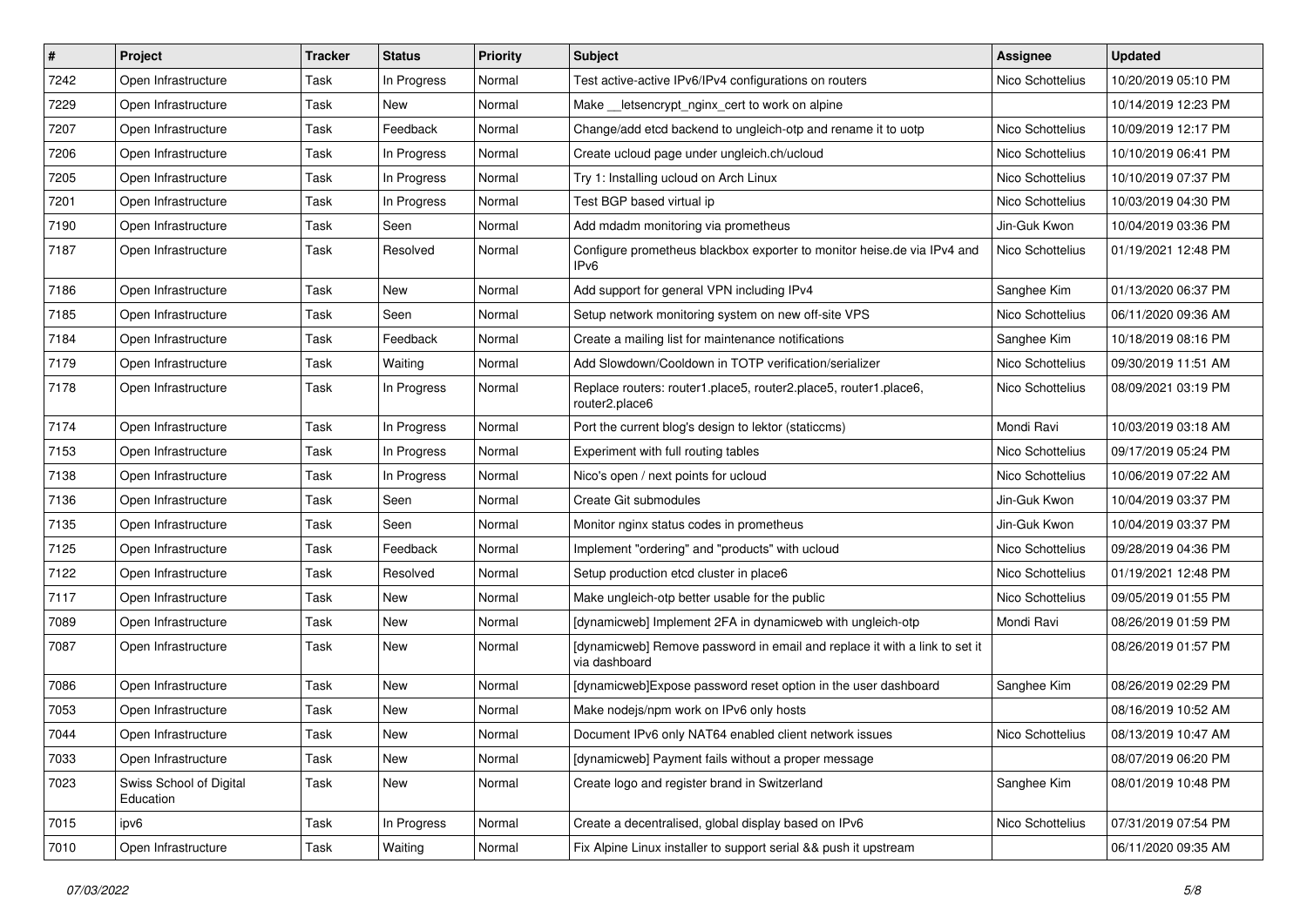| $\sharp$ | Project             | <b>Tracker</b> | <b>Status</b> | <b>Priority</b> | Subject                                                                                          | <b>Assignee</b>  | <b>Updated</b>      |
|----------|---------------------|----------------|---------------|-----------------|--------------------------------------------------------------------------------------------------|------------------|---------------------|
| 7009     | Open Infrastructure | Task           | In Progress   | Normal          | Find out why Alpine Linux hangs at boot when it does not have a link on a<br>device with dhcp    | Nico Schottelius | 07/30/2019 08:02 PM |
| 6996     | Open Infrastructure | Task           | New           | Normal          | ucloud-pay v2: add support for retrieving payments from ZKB                                      |                  | 07/24/2019 05:40 PM |
| 6995     | Open Infrastructure | Task           | New           | Normal          | ucloud-pay v1: Implement payment support into ucloud                                             |                  | 07/24/2019 05:39 PM |
| 6989     | Open Infrastructure | Task           | Seen          | Normal          | Research LEETSPEAK websites                                                                      | Jason Kim        | 07/22/2019 11:30 AM |
| 6981     | queue               | Task           | New           | Normal          | Add encryption/signing of messages into RT (support.ungleich.ch)                                 |                  | 07/18/2019 11:13 AM |
| 6980     | Open Infrastructure | Task           | New           | Normal          | Research and publish how we deal / have to deal with court orders and<br>foreign authorities     | Sanghee Kim      | 07/19/2019 12:12 PM |
| 6931     | Open Infrastructure | Task           | In Progress   | Normal          | ucloud-host                                                                                      | Nico Schottelius | 09/28/2019 04:35 PM |
| 6919     | Open Infrastructure | Task           | New           | Normal          | Define incident / downtime notification channels and reaction times                              | Nico Schottelius | 07/02/2019 07:18 PM |
| 6915     | Open Infrastructure | Task           | Seen          | Normal          | Introduce host status' and over/underbooking constraints                                         |                  | 12/01/2020 02:43 PM |
| 6908     | Open Infrastructure | Task           | In Progress   | Normal          | ucloud v2 features                                                                               | Nico Schottelius | 10/25/2019 12:58 PM |
| 6904     | Open Infrastructure | Task           | In Progress   | Normal          | Implement ucloud-image-store management                                                          |                  | 12/01/2020 02:43 PM |
| 6903     | Open Infrastructure | Task           | Seen          | Normal          | Create a cdist type for files.datacenterlight.ch                                                 | Nico Schottelius | 06/11/2020 09:34 AM |
| 6900     | Open Infrastructure | Task           | In Progress   | Normal          | Allow creating an image from a file in ucloud-api and ucloud-cli                                 |                  | 12/01/2020 02:43 PM |
| 6899     | Open Infrastructure | Task           | In Progress   | Normal          | Create ucloud-file-scan service                                                                  |                  | 12/01/2020 02:43 PM |
| 6897     | Open Infrastructure | Task           | In Progress   | Normal          | Create ucloud-image service                                                                      |                  | 12/01/2020 02:48 PM |
| 6857     | Open Infrastructure | Task           | In Progress   | Normal          | Create ucloud-firewall                                                                           | Nico Schottelius | 07/01/2020 11:46 AM |
| 6811     | queue               | Task           | New           | Normal          | Create a new easy to use cloud / vmm manager [project name: Kraut<br>cloud, crown cloud, ucloud] |                  | 06/09/2019 02:28 AM |
| 6810     | queue               | Task           | New           | Normal          | Add a wireguard prometheus exporter to our infrastructure                                        |                  | 07/17/2019 07:06 PM |
| 6780     | Open Infrastructure | Task           | New           | Normal          | Create an RFC for ungleich-otp                                                                   | Mondi Ravi       | 06/08/2019 05:07 PM |
| 6763     | Open Infrastructure | Task           | Seen          | Normal          | Mirror debian (maybe from / with help of debian.ethz.ch)                                         | Yury Komarov     | 06/18/2019 03:13 PM |
| 6727     | Open Infrastructure | Task           | New           | Normal          | Create a terraform provider                                                                      |                  | 05/23/2019 04:12 PM |
| 6720     | Open Infrastructure | Task           | New           | Normal          | Create a proxy to reduce latency of package downloads                                            |                  | 05/22/2019 04:22 PM |
| 6712     | Open Infrastructure | Task           | New           | Normal          | Rework public key management on the DCL website                                                  |                  | 05/20/2019 09:27 PM |
| 6708     | Open Infrastructure | Task           | New           | Normal          | Create infrastructure usable for IPv6 workshops                                                  | Nico Schottelius | 05/19/2019 07:34 PM |
| 6696     | Open Infrastructure | Task           | New           | Normal          | Update documentation / instructions on how to login to a new VM                                  | Nico Schottelius | 05/17/2019 11:03 AM |
| 6693     | Open Infrastructure | Task           | In Progress   | Normal          | Document internal networking support, console features, floating IP options   Nico Schottelius   |                  | 05/16/2019 03:55 PM |
| 6685     | queue               | Task           | New           | Normal          | Implement game challenges 1-6                                                                    |                  | 06/23/2019 07:02 PM |
| 6679     | queue               | Task           | New           | Normal          | Create ungleich game, a flask based game to show system engineering<br>skills                    |                  | 11/06/2019 11:54 AM |
| 6625     | queue               | Task           | Feedback      | Normal          | Fix our dkim setup                                                                               | Nico Schottelius | 10/17/2019 10:29 AM |
| 6541     | Open Infrastructure | Task           | In Progress   | Normal          | Monitor fans and power supplies                                                                  | Nico Schottelius | 01/19/2021 12:48 PM |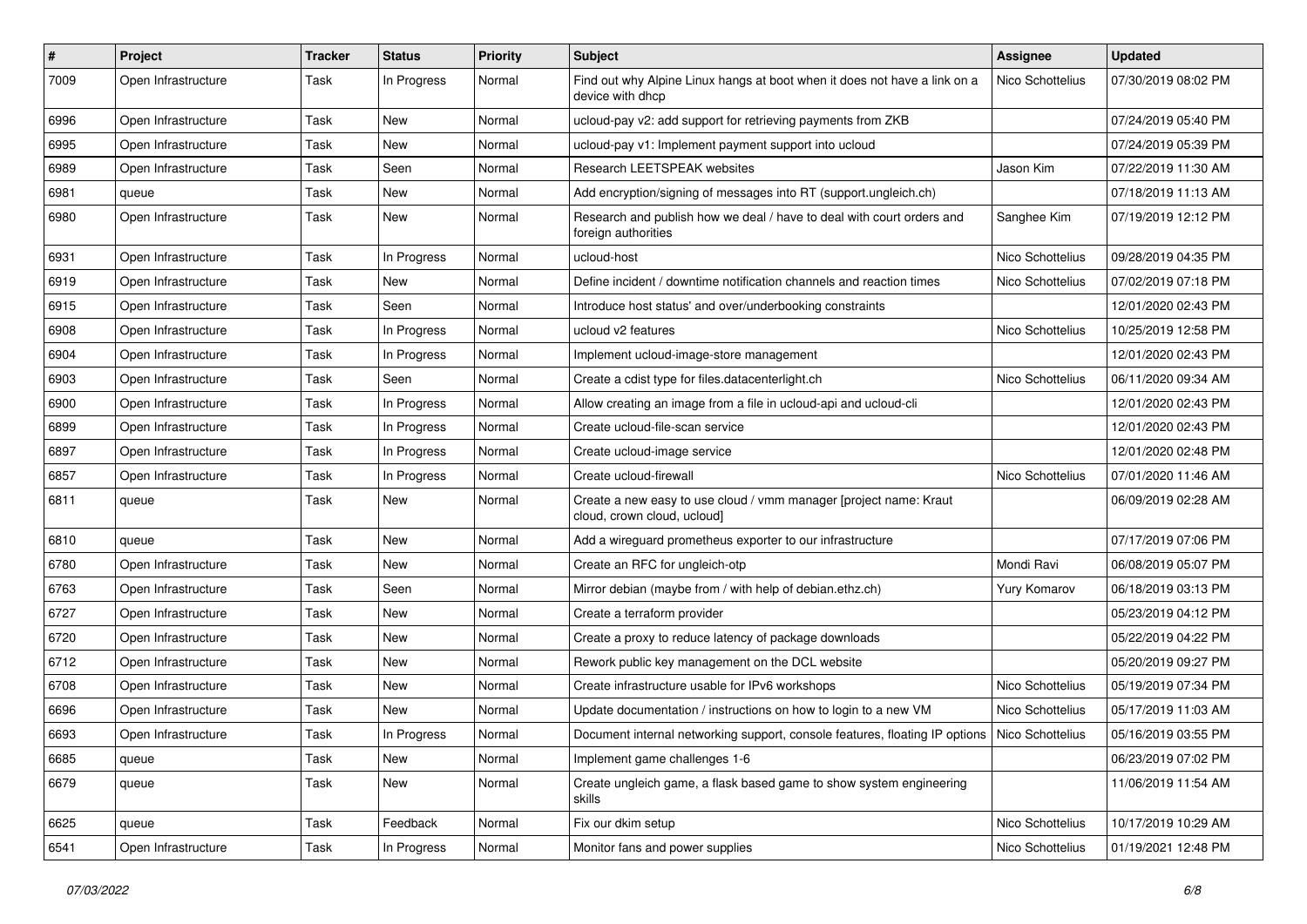| $\vert$ # | Project             | <b>Tracker</b> | <b>Status</b> | <b>Priority</b> | <b>Subject</b>                                                                                 | Assignee              | <b>Updated</b>      |
|-----------|---------------------|----------------|---------------|-----------------|------------------------------------------------------------------------------------------------|-----------------------|---------------------|
| 6468      | Open Infrastructure | Task           | New           | Normal          | When creating an account: Explain to the user that they get an activation<br>mail              | William<br>Colmenares | 06/25/2019 05:31 PM |
| 6466      | Open Infrastructure | Task           | New           | Normal          | Fix the link in the password reset E-Mail [dynamicweb]                                         | William<br>Colmenares | 06/26/2019 04:28 PM |
| 6452      | queue               | Task           | <b>New</b>    | Normal          | Create a new diango micro service: IPv6 wishlist                                               |                       | 07/21/2019 08:43 PM |
| 6437      | Open Infrastructure | Task           | New           | Normal          | build opennebula ARM64 Packages                                                                |                       | 05/01/2019 11:33 AM |
| 6414      | Open Infrastructure | Task           | <b>New</b>    | Normal          | Expose the console of the VM to the users (no VNC or spice)                                    | Mondi Ravi            | 06/25/2019 06:49 PM |
| 6406      | Open Infrastructure | Task           | <b>New</b>    | Normal          | Document our LDAP setup and make it publicly available                                         | Nico Schottelius      | 01/19/2021 12:48 PM |
| 6405      | ipv6                | Task           | New           | Normal          | Create a new IPv6 game (working title: IPv6 treasure hunt)                                     | Nico Schottelius      | 05/01/2019 11:38 PM |
| 6395      | Open Infrastructure | Task           | New           | Normal          | Add a FreeBSD NOINET image for ipv6onlyhosting.com                                             |                       | 05/01/2019 10:59 AM |
| 6326      | Open Infrastructure | Task           | New           | Normal          | [user request] Support SEPA payments for VMs/Storage                                           | Amal Elshihaby        | 08/09/2021 03:22 PM |
| 6310      | Open Infrastructure | Task           | Waiting       | Normal          | [user request] Add OpenBSD images                                                              | Nico Schottelius      | 06/28/2019 11:46 PM |
| 6262      | Open Infrastructure | Task           | New           | Normal          | [user request] Warn users what happens on VM delete / make it more clear<br>to users           | l Mondi Ravi          | 12/29/2018 12:53 PM |
| 6258      | Open Infrastructure | Task           | In Progress   | Normal          | Expose IPv6 vs. IPv4 statistics publicly                                                       | Nico Schottelius      | 12/23/2018 07:03 PM |
| 6255      | Open Infrastructure | Task           | In Progress   | Normal          | Find the right settings for kubernetes in ipv6 only settings                                   | Nico Schottelius      | 12/23/2018 11:14 PM |
| 6211      | queue               | Task           | New           | Normal          | Change nftrules on routers to DROP by default                                                  |                       | 06/28/2019 12:21 PM |
| 6071      | Open Infrastructure | Task           | In Progress   | Normal          | [user request] Checkout how to enable AES-NI or PCLMULQDQ CPU<br>features                      | Jin-Guk Kwon          | 12/29/2018 12:53 PM |
| 6068      | queue               | Task           | New           | Normal          | Move redash (lorawan.ungleich.ch) to a new IPv6 only VM in place6                              |                       | 06/23/2019 06:53 PM |
| 6052      | Open Infrastructure | Task           | Seen          | Normal          | Document IPv6 routing service                                                                  | Nico Schottelius      | 11/11/2018 11:51 PM |
| 6049      | Open Infrastructure | Task           | <b>New</b>    | Normal          | Publish / document our Kubernetes / IPv6 experiences                                           | Nico Schottelius      | 11/11/2018 09:13 PM |
| 5930      | queue               | Task           | Waiting       | Normal          | [user request] Evaluate, if we can replace google analytics with<br>https://matomo.org/        |                       | 02/10/2021 08:49 AM |
| 5929      | Open Infrastructure | Task           | New           | Normal          | Add public kubernetes support                                                                  | Nico Schottelius      | 11/01/2018 04:29 PM |
| 5928      | Open Infrastructure | Task           | <b>New</b>    | Normal          | Introduce API support for VM handling: create and delete operation (and<br>maybe image upload) | Nico Schottelius      | 11/01/2018 04:28 PM |
| 5882      | Open Infrastructure | Task           | In Progress   | Normal          | Document the netboot setup                                                                     | Nico Schottelius      | 10/25/2018 08:47 PM |
| 5808      | queue               | Task           | New           | Normal          | Provide 2 ntp servers: one in place5, one in place6 and join the ntp pool                      |                       | 06/23/2019 06:55 PM |
| 5789      | queue               | Task           | New           | Normal          | Some issues to be cleared about userservice                                                    |                       | 06/23/2019 06:55 PM |
| 5753      | Open Infrastructure | Task           | New           | Normal          | Create Linux beginners guide                                                                   |                       | 05/01/2019 11:32 AM |
| 5695      | queue               | Task           | New           | Normal          | Create micro service that broadcasts events from opennebula on our<br>message bus              |                       | 06/23/2019 06:57 PM |
| 5436      | queue               | Task           | New           | Normal          | Figure out what the fortinet device is for and checkout if we have a use for<br>it             |                       | 06/24/2019 12:27 PM |